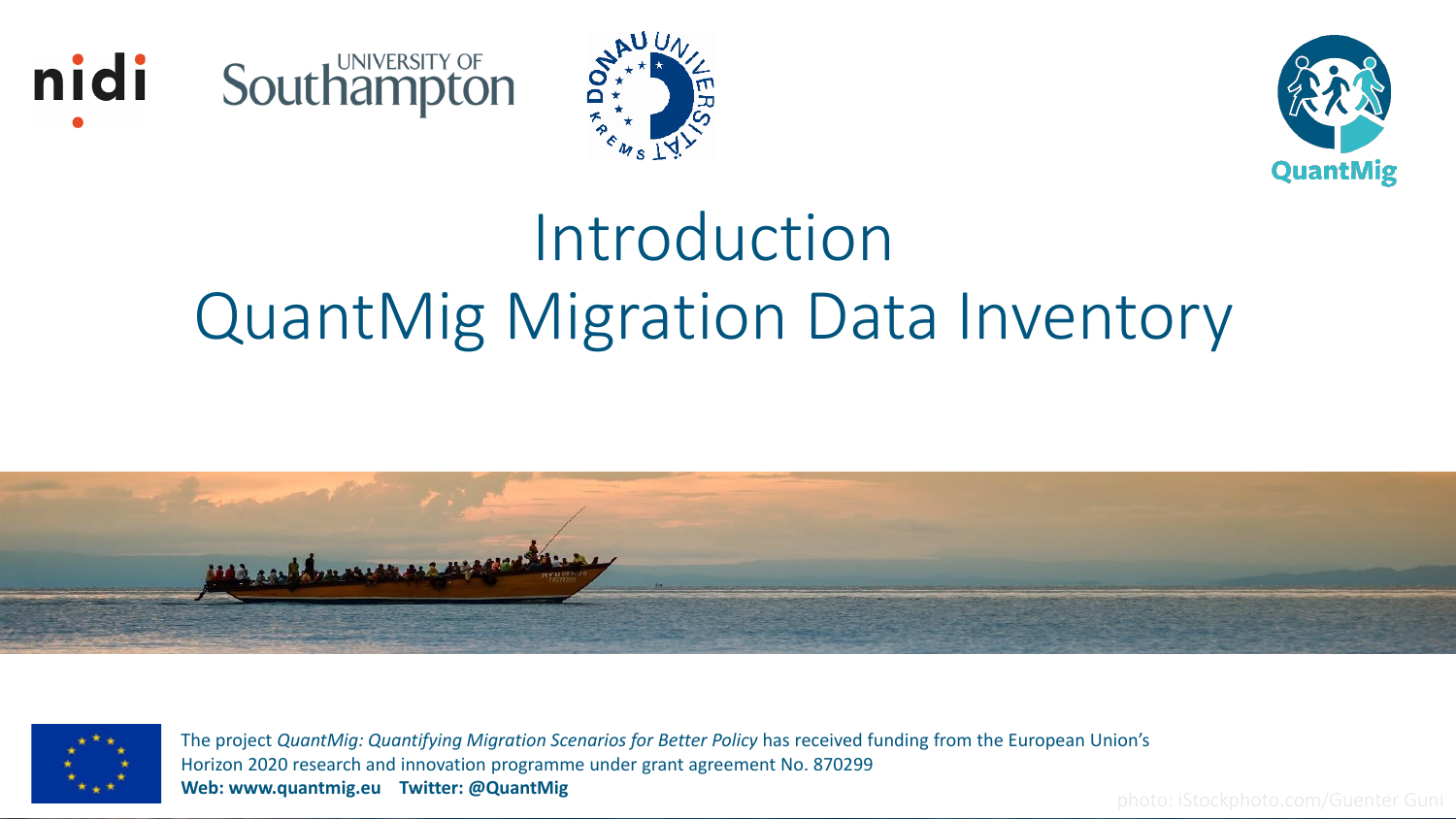#### The QuantMig project (www.quantmig.eu)

- **Aim:** To produce comprehensive, multi-perspective and robust **quantitative** migration scenarios to support EU migration policy
- **Approach:** Developments in in conceptualising, explaining, estimating and predicting migration
- **Key themes: complexity and uncertainty**



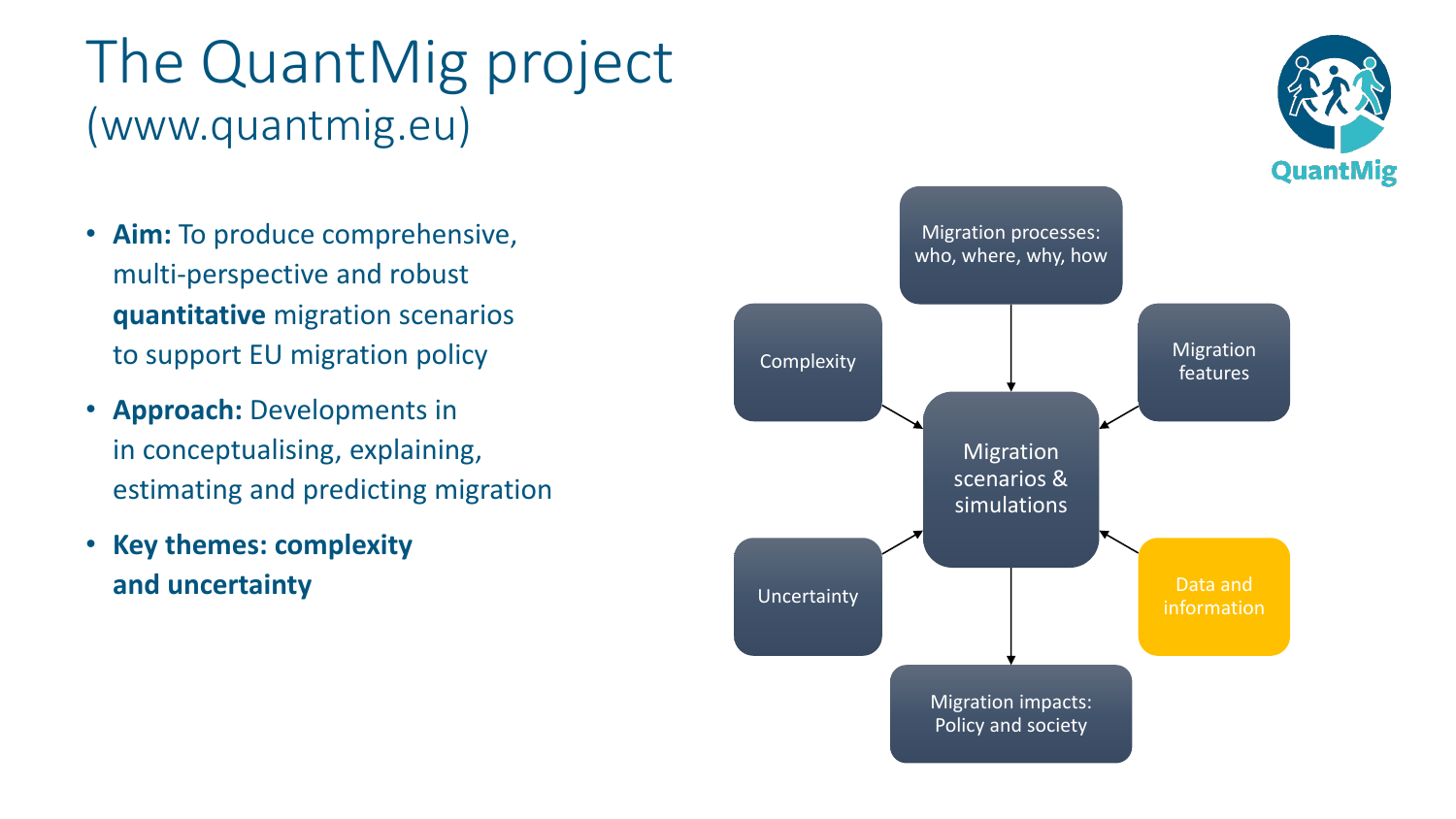# Why a migration data inventory?



- Increasing demand of researchers and policymakers alike to **improve the evidence base** on current migration situations, but also of migration foresights
	- Cf. Global Compact for Migration (Goal 1)
- For historic, contemporary and predictive migration modelling, **'good' migration data** on migration flows and migrant stocks is a key input.
- What is ,good' migration data?
	- It exists (=collected)
	- It is accurate (=error-free)
	- It is reliable (=consistent)
	- It is comprehensive (=free of missings)
	- It is comparable (=harmonised)
	- It is purposeful
- Is , good 'migration data all that we need?
	- No.
	- We need (a) good theory, (b) good models, (c) and good data (cf. QuantMig D1.1, Bijak/Czaika 2020)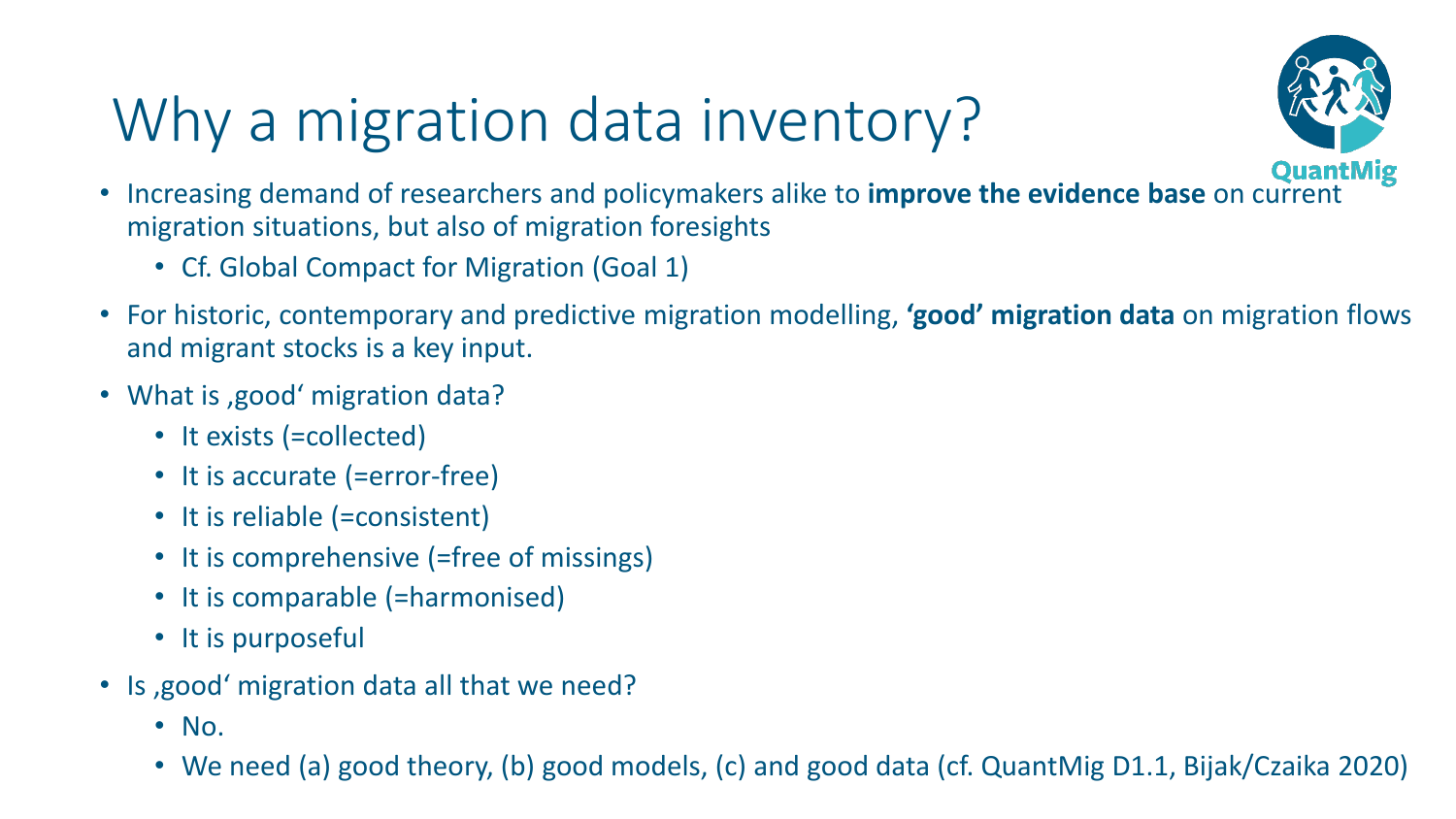# Objectives of the QuantMig migration data inventory



- Overview: what migration data is out there?
	- This meta-database is constructed to offer users a **structured overview and access to the data sources** that can help understand, explain and predict migration to, from and within the EU.
- User-friendliness
	- This meta-database is explicitly taking a **user's perspective** in compiling and assessing the different data sources. Its purpose is not only to catalogue existing datasets on migration to, from and within the EU, but also to **provide key information on each dataset** that may be relevant for the user.
- Quality assessment
	- We aim to strike a **balance between relevance, comprehensiveness, and userfriendliness**. This inventory also includes information on different **quality criteria**, which can help users to identify the appropriate datasets.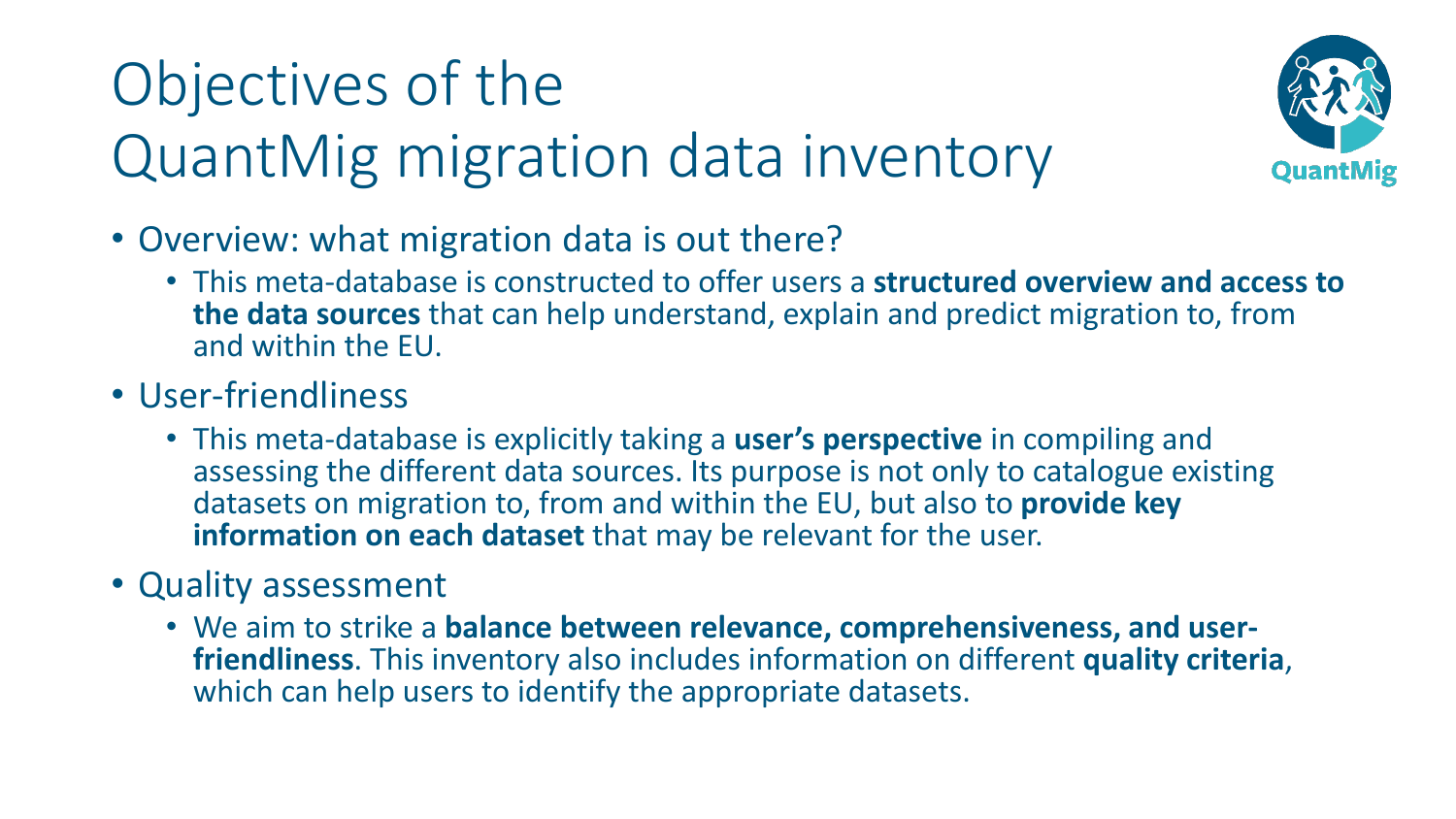





# QuantMig Migration Data Inventory





The project *QuantMig: Quantifying Migration Scenarios for Better Policy* has received funding from the European Union's Horizon 2020 research and innovation programme under grant agreement No. 870299 **Web: www.quantmig.eu Twitter: @QuantMig** photo: iStockphoto.com/Guenter Guni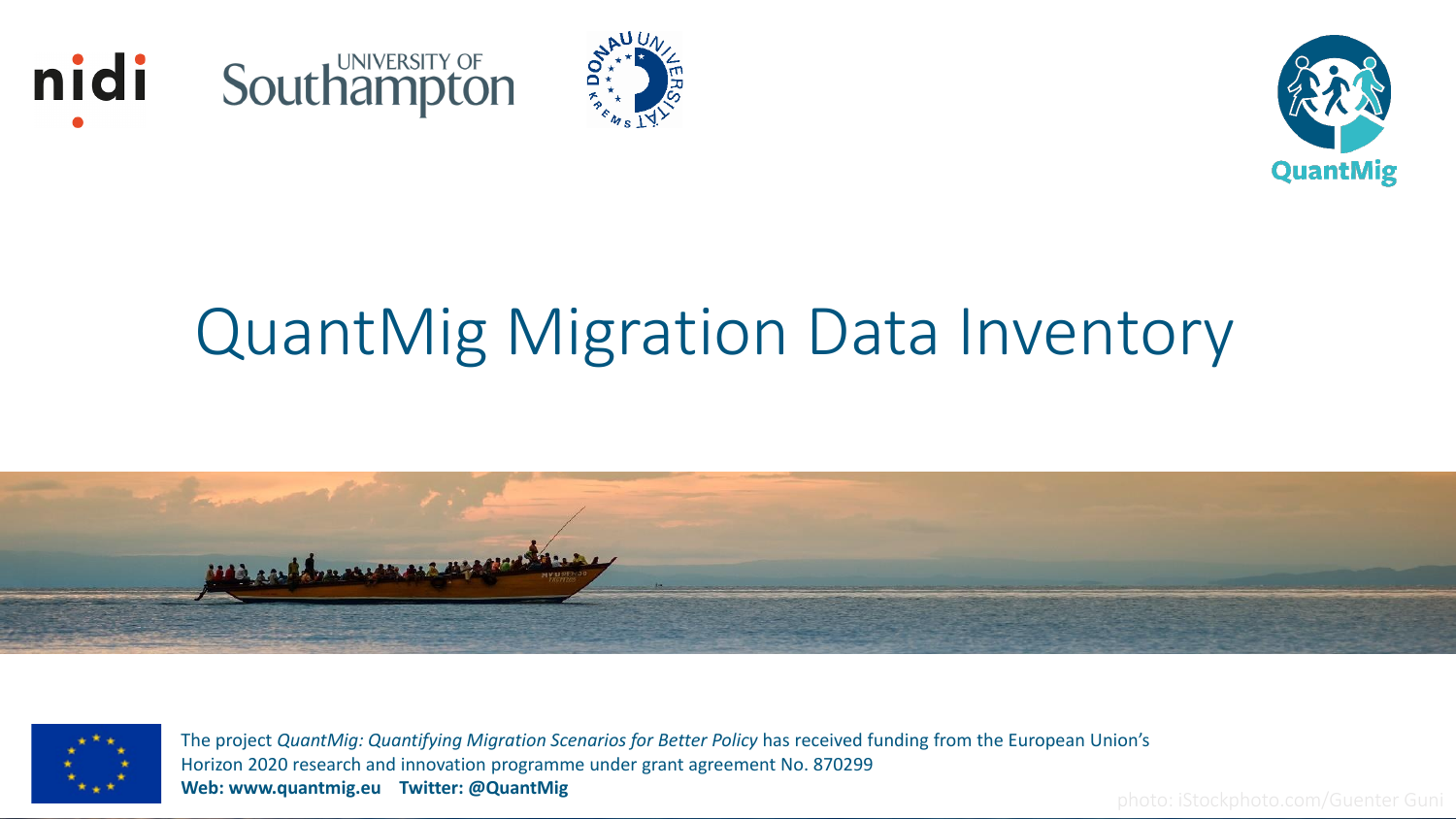

#### **Overview**

- Selection criteria
- Search strategy
- What characteristics of the datasets we show
- Quality assessment
- Website demonstration
- Future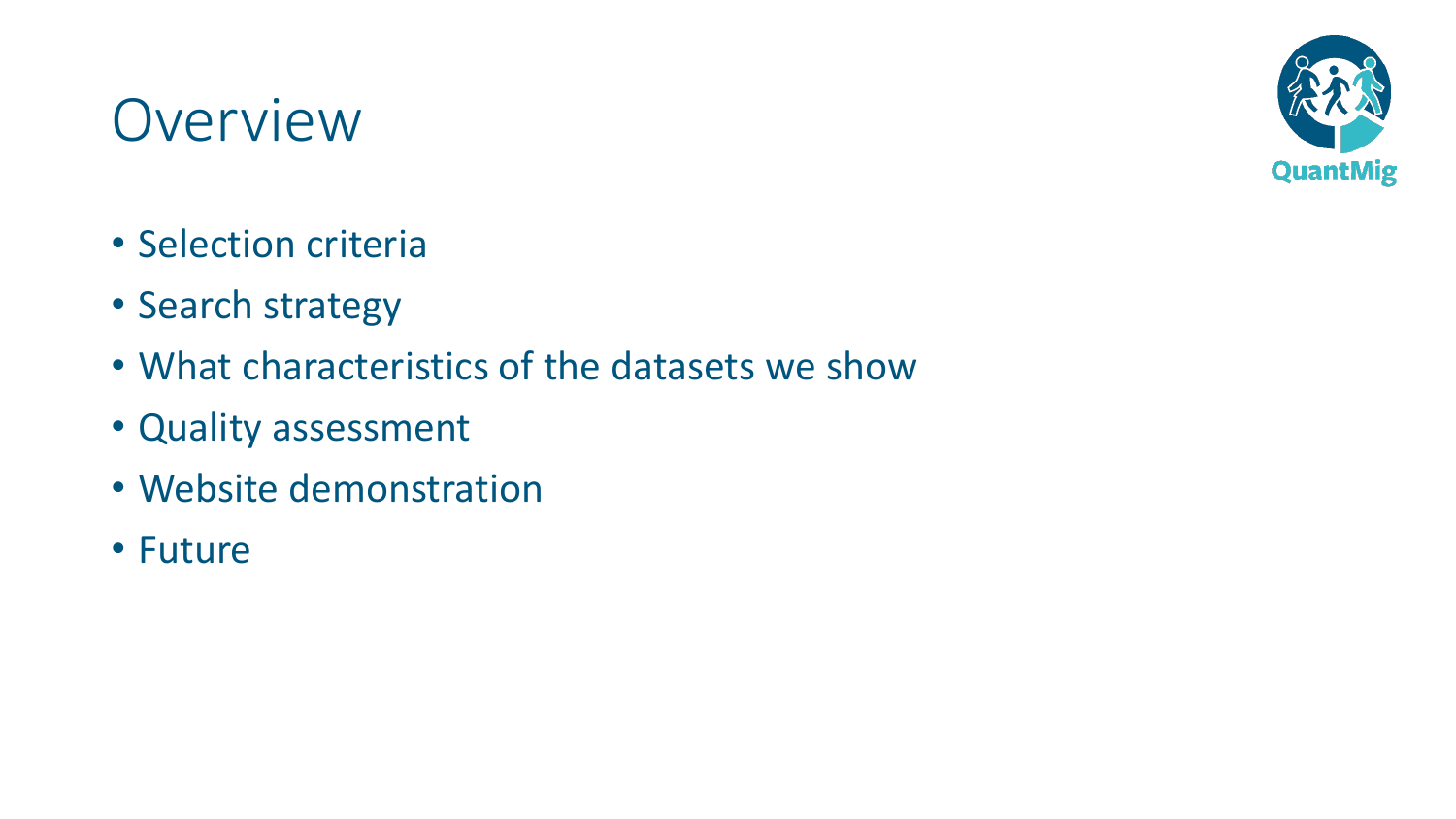#### Selection criteria



- Migration to and within EU cross-national
- Stock/flow, quantitative data, including surveys
- Country level
- Not older than 2000
- Accessible
- Not digital trace/social media data
- What is a dataset?
- Treat each table in Eurostat, OECD, UN etc. as unique dataset
- Unless dataset clearly subset of other dataset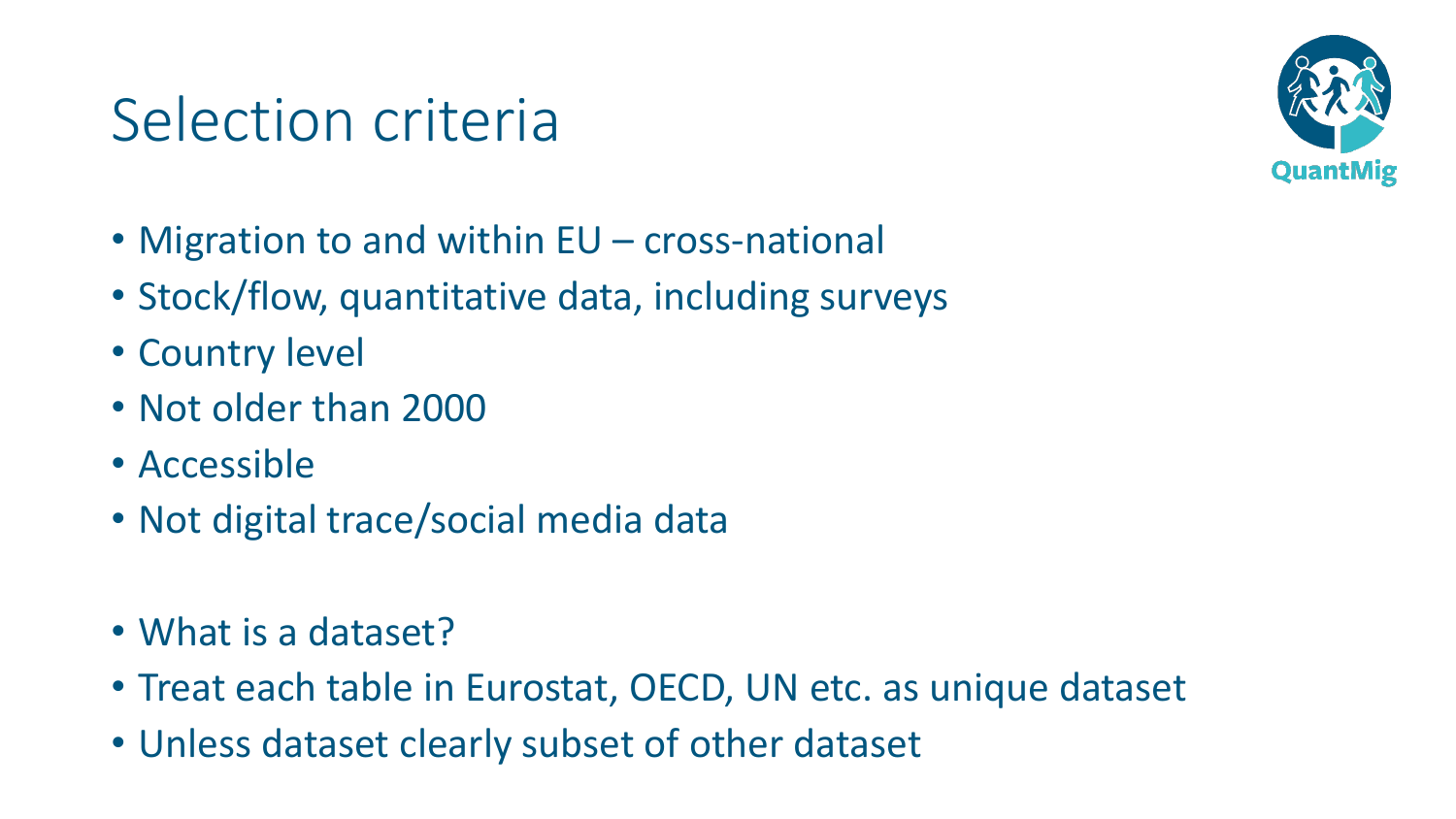

## Search Strategy

- Existing metadatabases:
	- KCMD data catalogue
	- Ethmig survey registry
	- REMINDER
	- PROMINSTAT
	- IOM GMDAC's Global Migration Data Portal
	- Migration Research Hub (Crossmigration)
- Big dataproviders Eurostat, OECD, World Bank, UNCHR etc.
- Checking projects funded by EU for data
- Consulted experts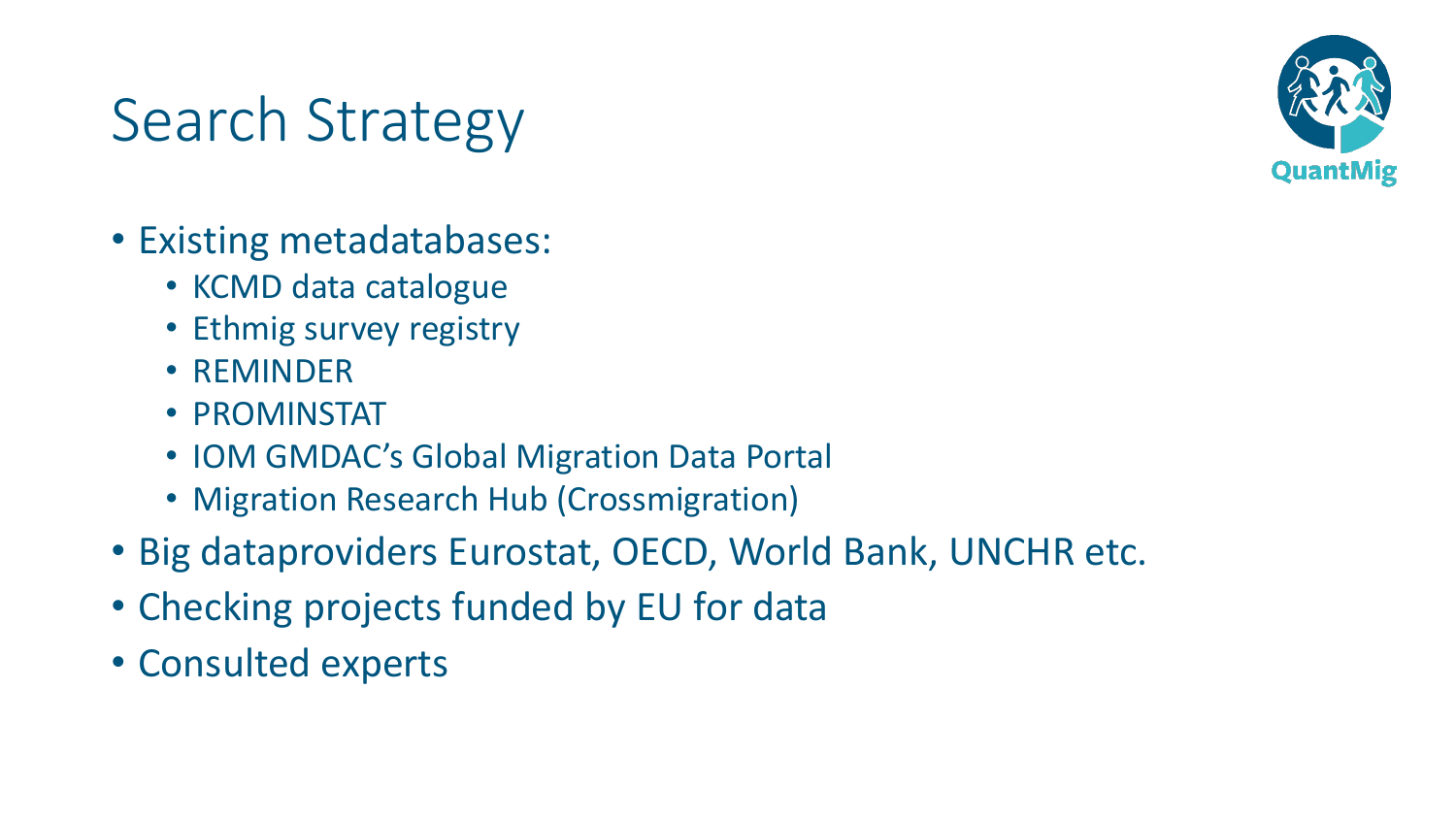

# Overview of key characteristics (1)

- Name, provider, source
- Data characteristics
	- Type of data register, census, survey etc.
	- Design of data cross-sectional, longitudinal etc.
	- Stock or Flow
	- Micro or macro data
- Migrant characteristics and definitions
	- Citizenship, country of birth, previous/next residence
	- Migrant type labor, refugee, student etc.
	- Details on migration definition (time)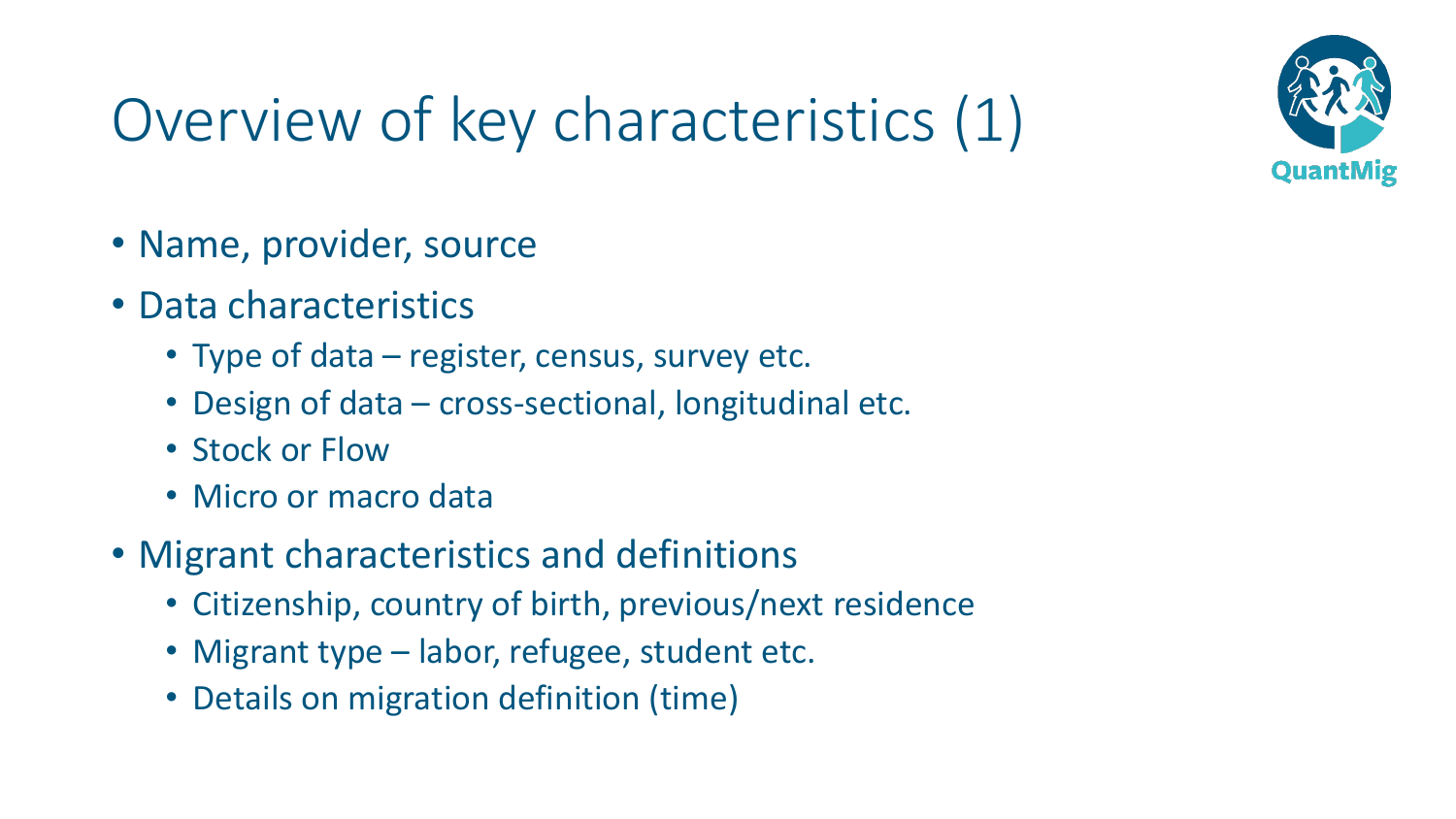

# Overview of key characteristics (2)

- Coverage (geographical and temporal)
	- Origin and destination countries
	- Aggregation level (country, region)
	- Intra-EU
	- Years (data collection)
	- Update status
- Demographic characteristics
	- Sex
	- Age
	- Education
	- Labour/occupational status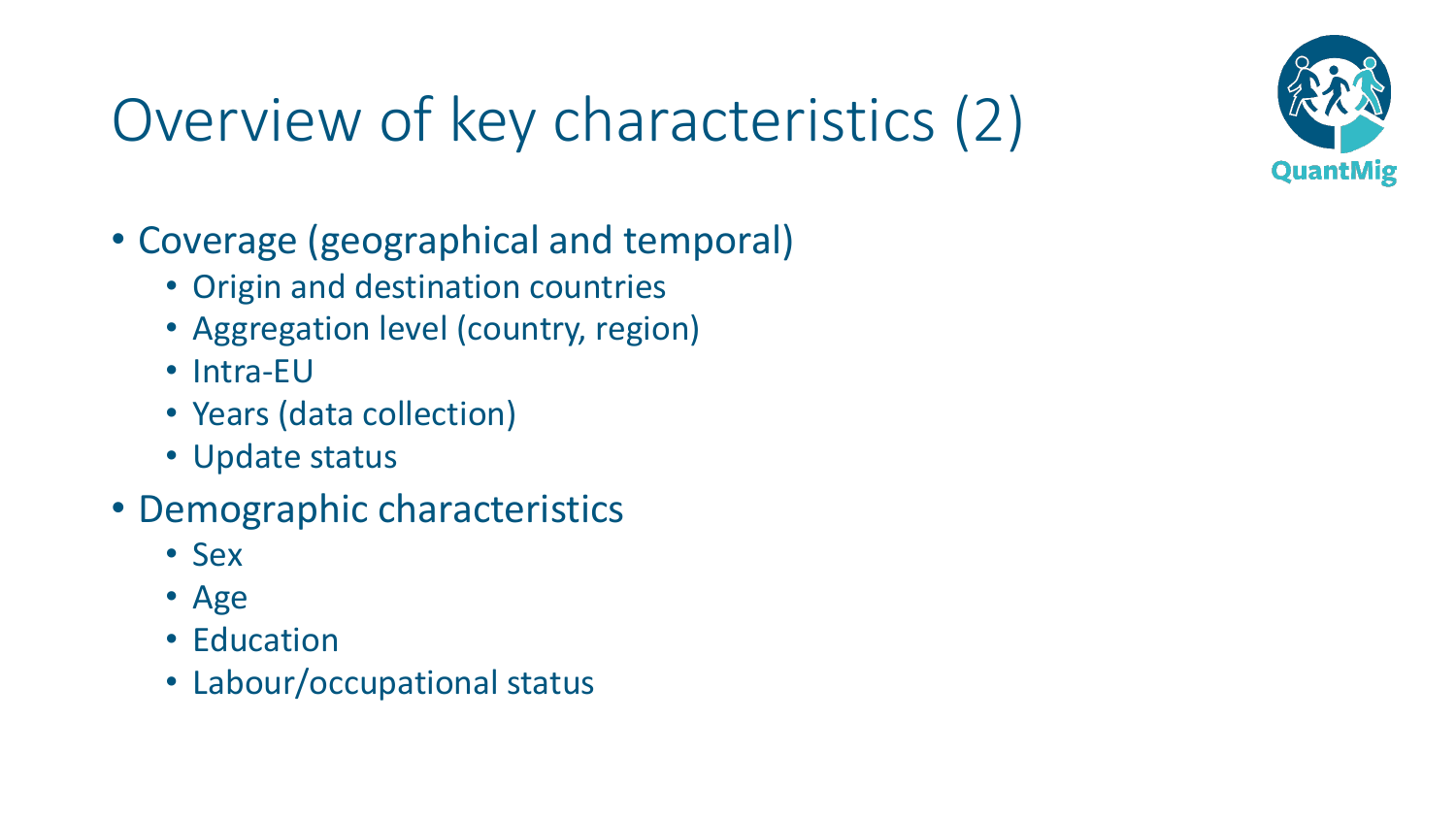#### Quality Assessment



- Aim: provide overview of relative strenghths and weaknesses
- NOT ranking datasets from best to worst
- Different dimensions
- Acknowledge comparing accross different types of data is difficult
- User can decide what matters more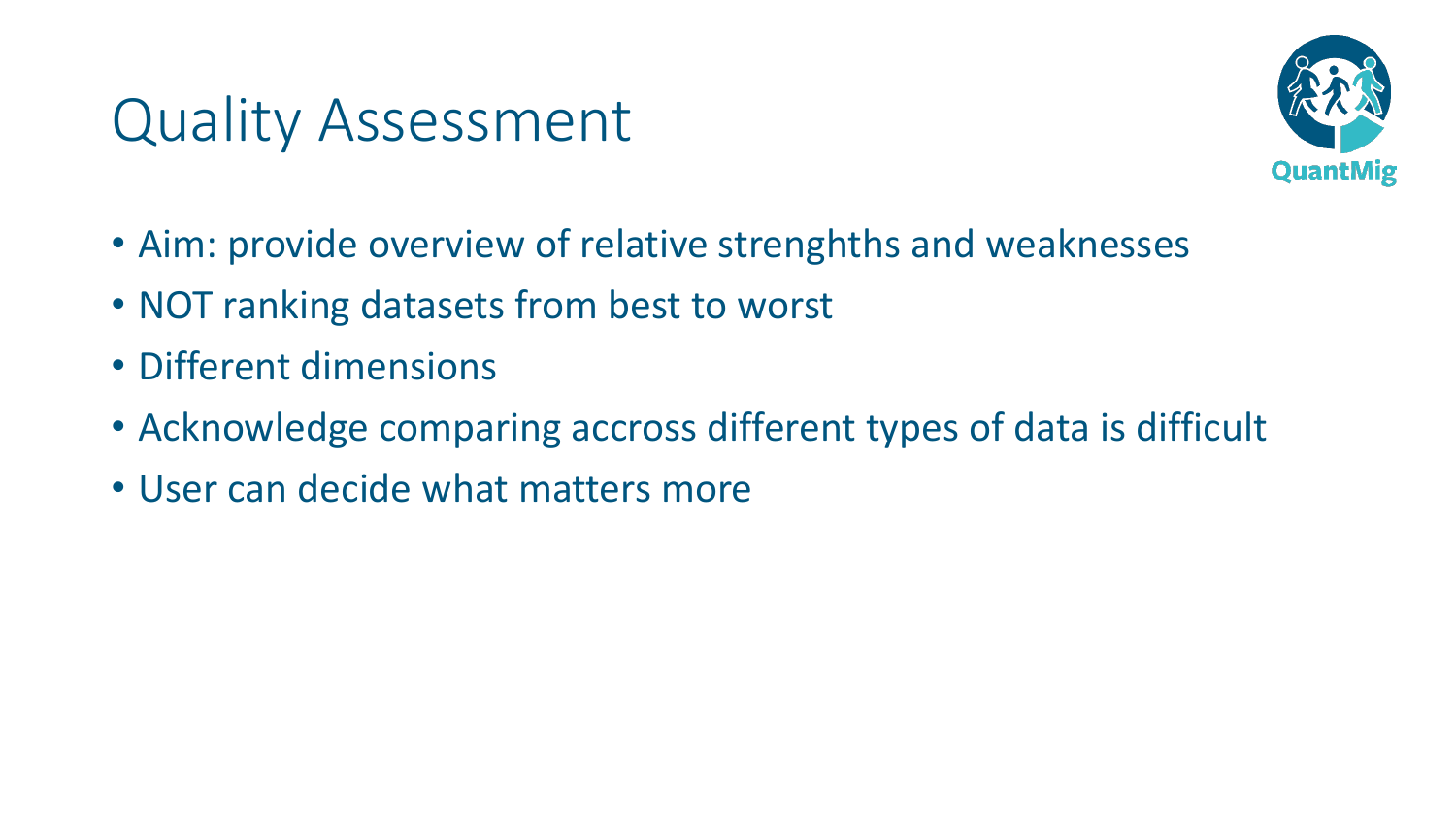## Quality Assessment dimensions



- *Geographic coverage* origin and destination countries
- *Migrant characteristics* 1 or more indicators: citizenship, previous/next residence, country of birth
- **Target type** distinction in type of migrant, specific, not specified
- *Completeness* register: origin-destination cell missings; crossnational surveys: country missing; more weight to recent data!
- *Timeliness* time between collection and publication and how recent data is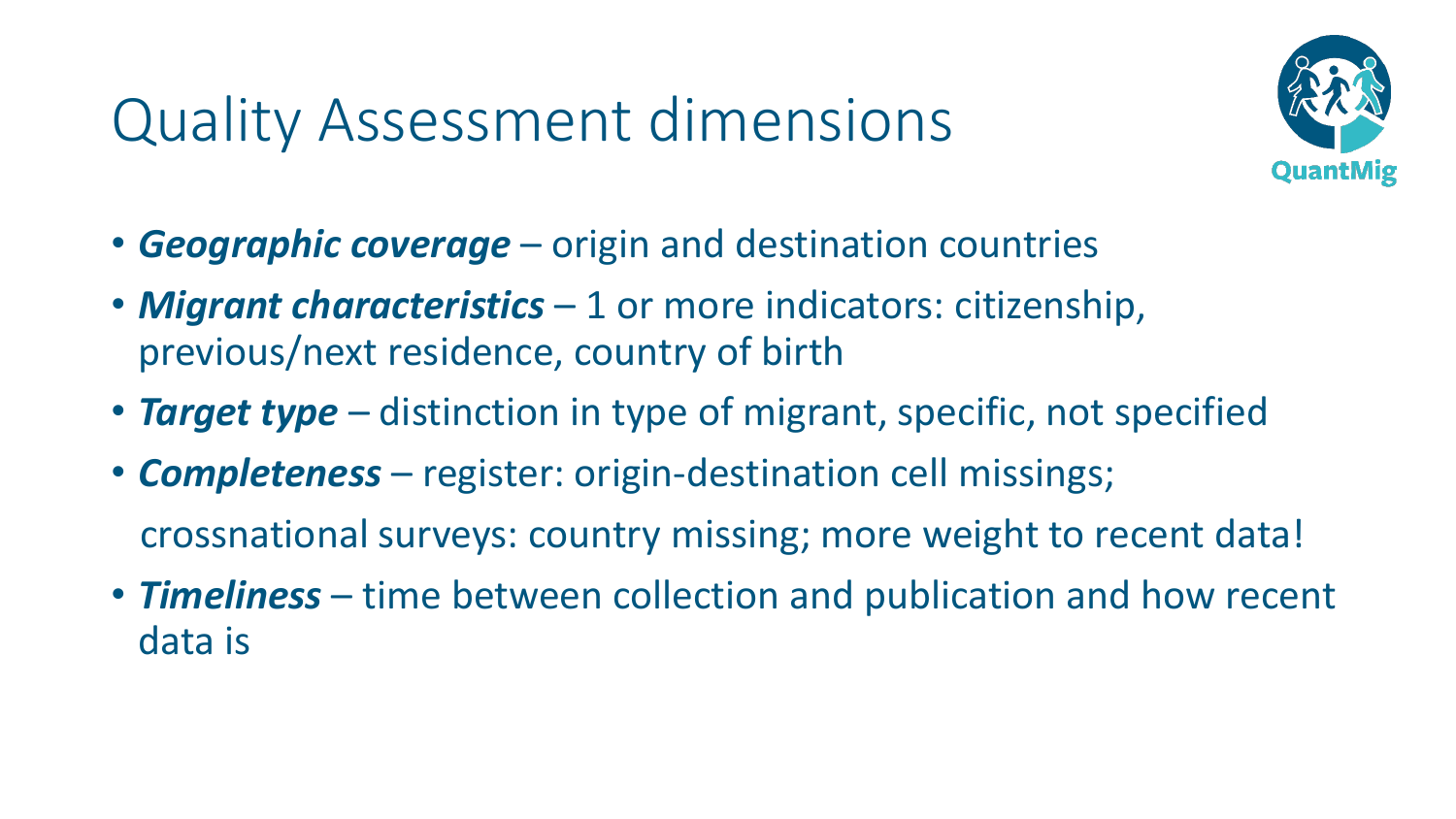## Overview Quality Assessment



| <b>Quality assessment</b><br>indicator | <b>High score</b>                          | <b>Medium score</b>                                | Low score                                     |
|----------------------------------------|--------------------------------------------|----------------------------------------------------|-----------------------------------------------|
| Q1 Geographical<br>coverage            | $>=100$<br>origin/destination<br>countries | $>10$ & $< 100$<br>origin/destination<br>countries | $\le$ = 10<br>origin/destination<br>countries |
| <b>Q2 Migrant</b><br>characteristics   | 3 indicators                               | 2 indicators                                       | 1 indicator                                   |
| <b>Q3 Completeness</b>                 | <10% missing                               | $>10\%$ & <33.3%<br>missing                        | >33.3% missing                                |
| <b>Q4 Target type</b>                  | <b>Multiple migration</b><br>types         | One specific migrant<br>type                       | Not specified                                 |
| <b>Q5 Timeliness</b>                   | Τ                                          | $T - 1$                                            | $T - 2$ or earlier                            |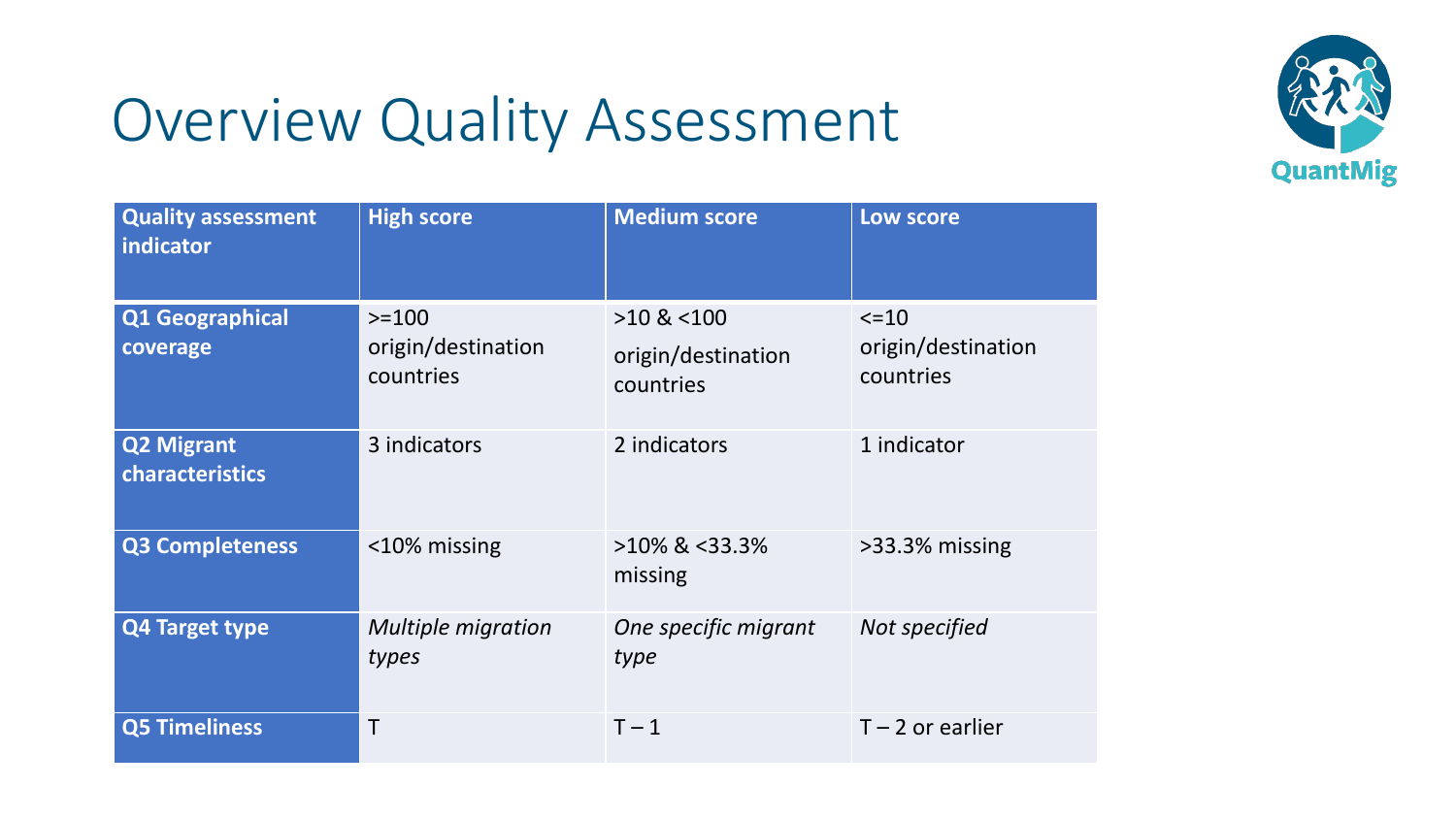#### Browsable website version



- Can search through data inventory
- Links to data, documentation, reports
- Accessibility: open access, apply for access, or no (easy) access
- Can download selected search results!

[www.quantmig.eu/data\\_inventory](http://www.quantmig.eu/data_inventory)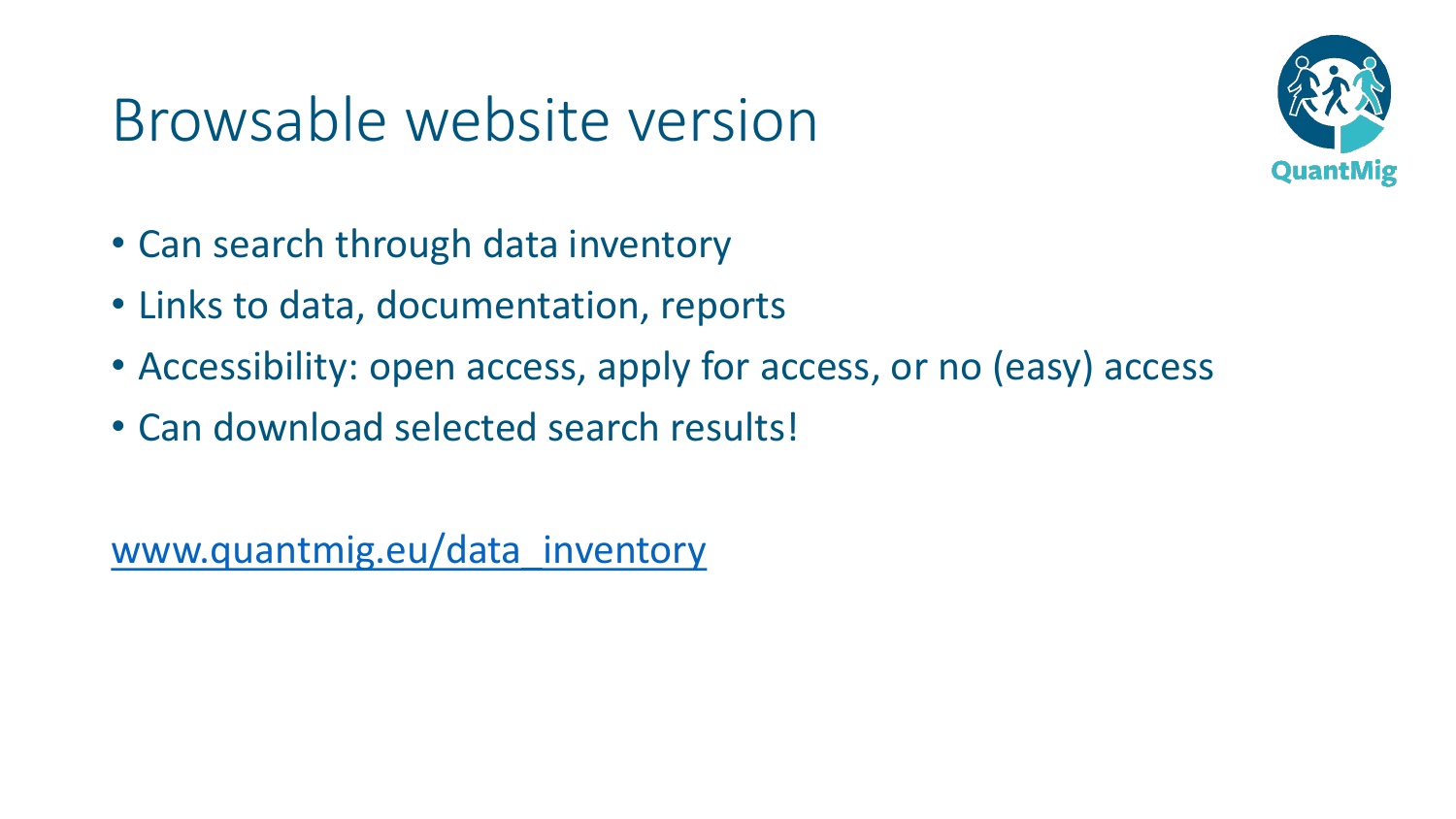

#### Future

- Continue to update
- Beyond QuantMig
- Join forces MPIDR Human migration database
- Move away from data from national statistical offices?
- More complete data from big data providers, combining data tables?
- Want to know your thoughts!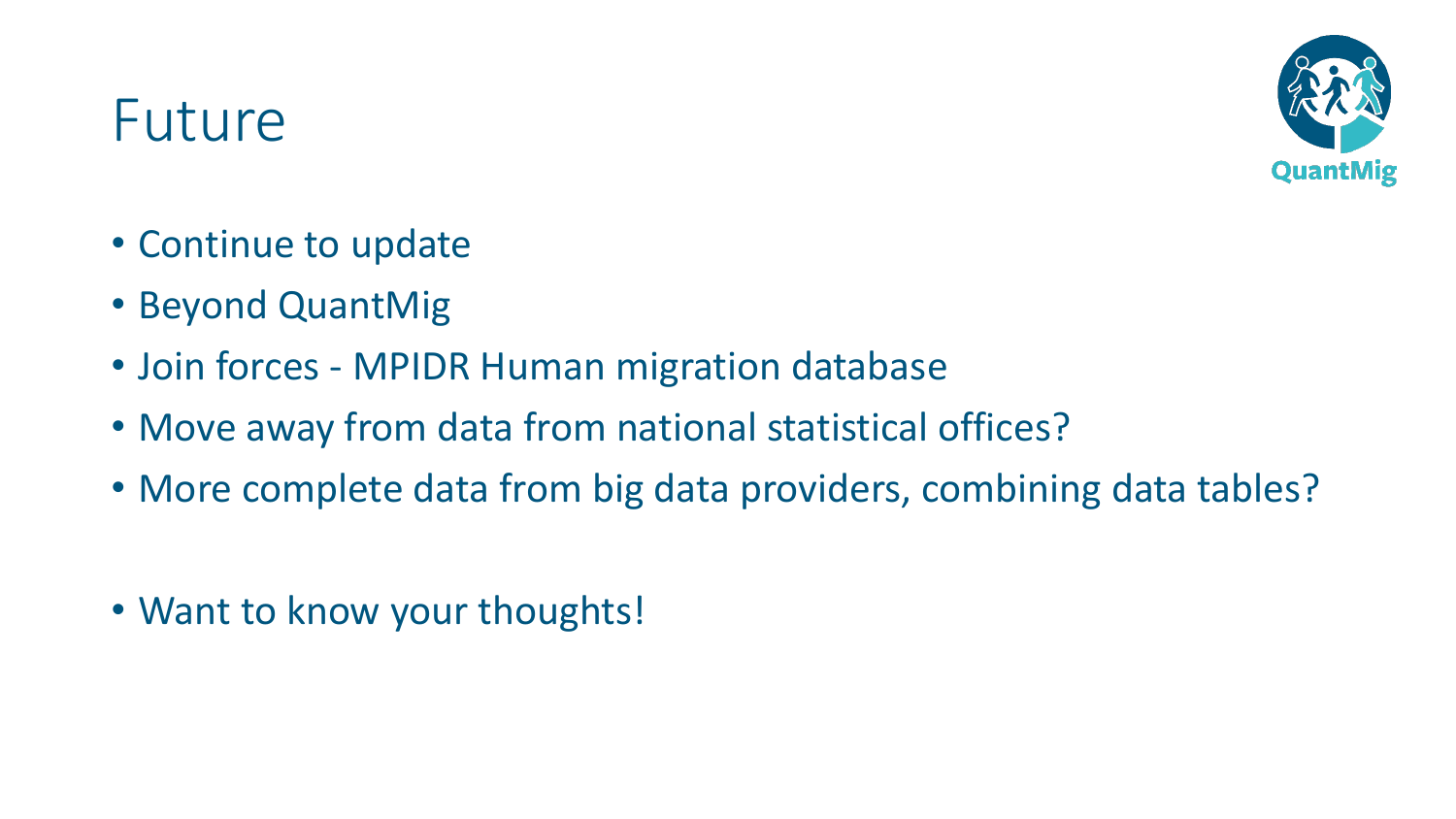# The people behind the data inventory





Jarl Mooyaart Akira Soto-Nishimura Mathias Czaika Helga de Valk







#### Ian Waldock Jason Sadler